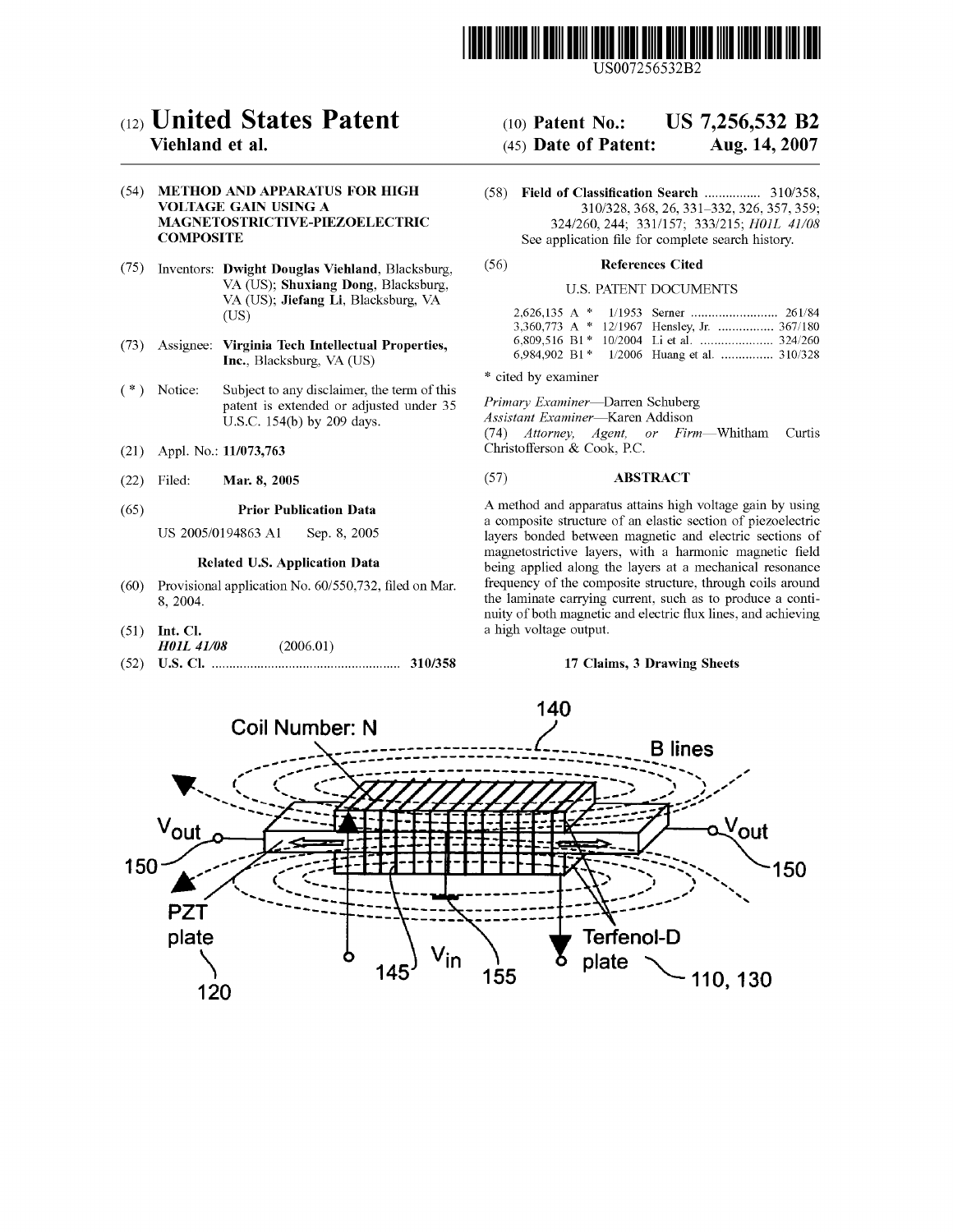

Figure 1A



Figure 1B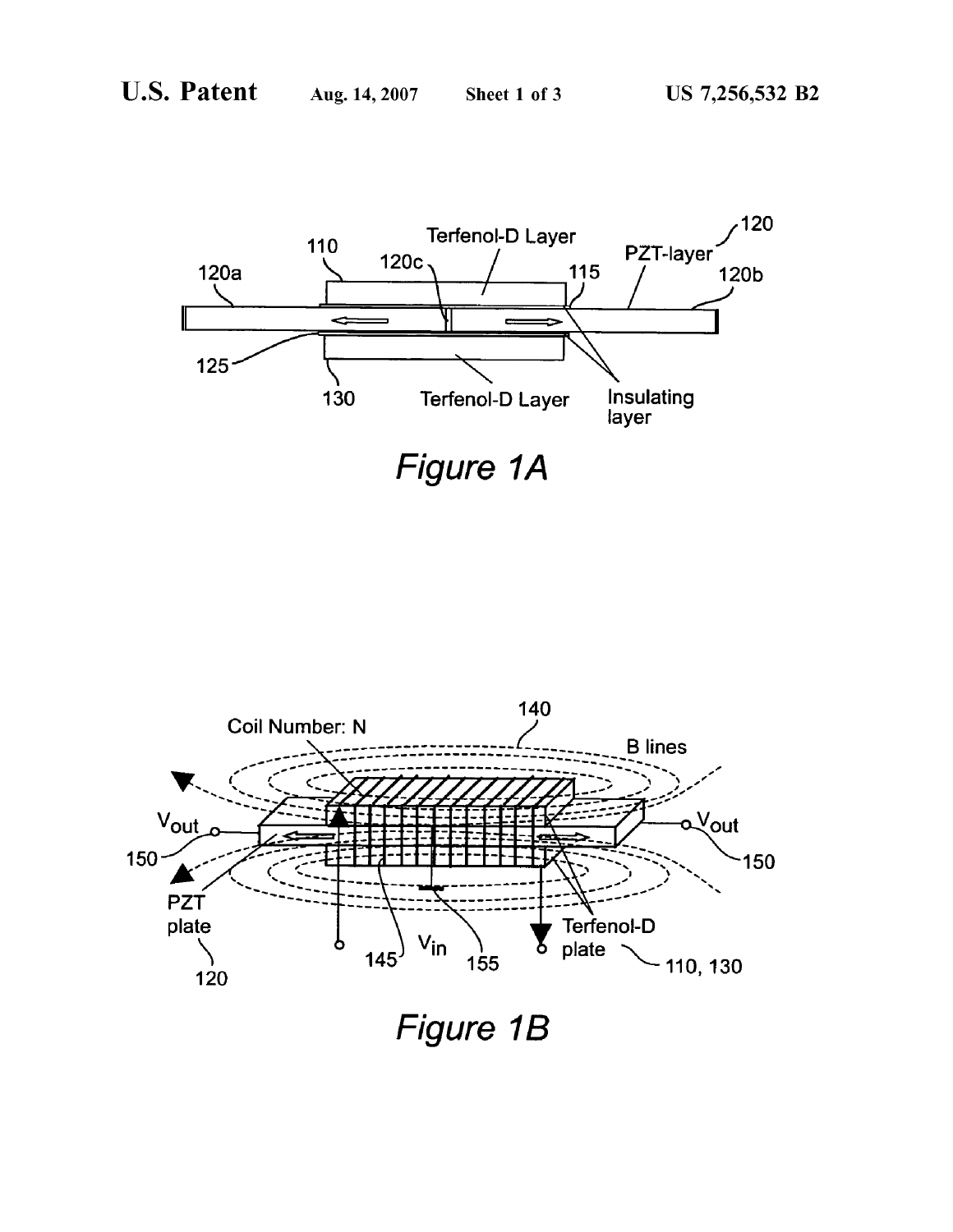

Figure 2

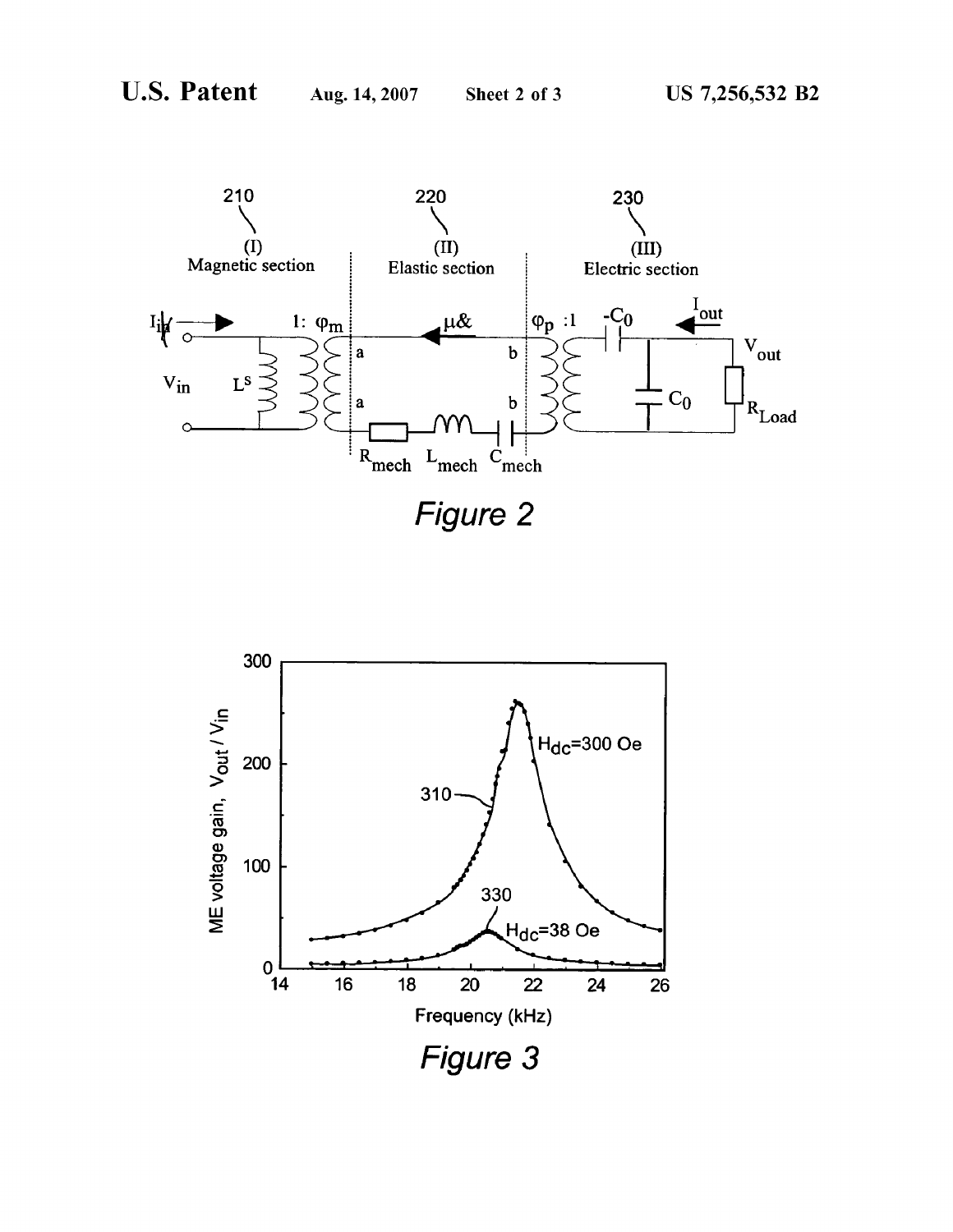|                                    | မာ<br>33   | $d_{33,m}$ or $d_{33,p}$ $d_{31,m}$ or $d_{31,p}$ $S_{11}^H$ or $S_{11}^E$ $S_{33}^H$ or $S_{33}^E$ $K_{33}$ $K_{31}$ $Q_m$ |                                               |                                                             |               |           |                    |
|------------------------------------|------------|-----------------------------------------------------------------------------------------------------------------------------|-----------------------------------------------|-------------------------------------------------------------|---------------|-----------|--------------------|
|                                    | $x10^{-3}$ |                                                                                                                             |                                               | $x10^{-12}$ m <sup>2</sup> /N $x10^{-12}$ m <sup>2</sup> /N |               |           |                    |
|                                    |            |                                                                                                                             | $1.1x10^{-8}$ Wb/N -5.8x10 <sup>-9</sup> Wb/N | 125                                                         | $\frac{1}{4}$ | 0.7       |                    |
| Terfenol-D                         |            |                                                                                                                             |                                               |                                                             |               |           | $rac{1}{\sqrt{2}}$ |
|                                    | 25.5       | 290pC/N                                                                                                                     | $-125pCN$                                     | 11.8                                                        | 17.4          | 0.68 0.33 |                    |
| b <sub>PZT-8</sub><br>piezoceramic |            |                                                                                                                             |                                               |                                                             |               |           | 1400               |
|                                    |            |                                                                                                                             |                                               |                                                             |               |           |                    |

| ᡪ᠇      |
|---------|
| Φ       |
|         |
| Ξ.<br>Ì |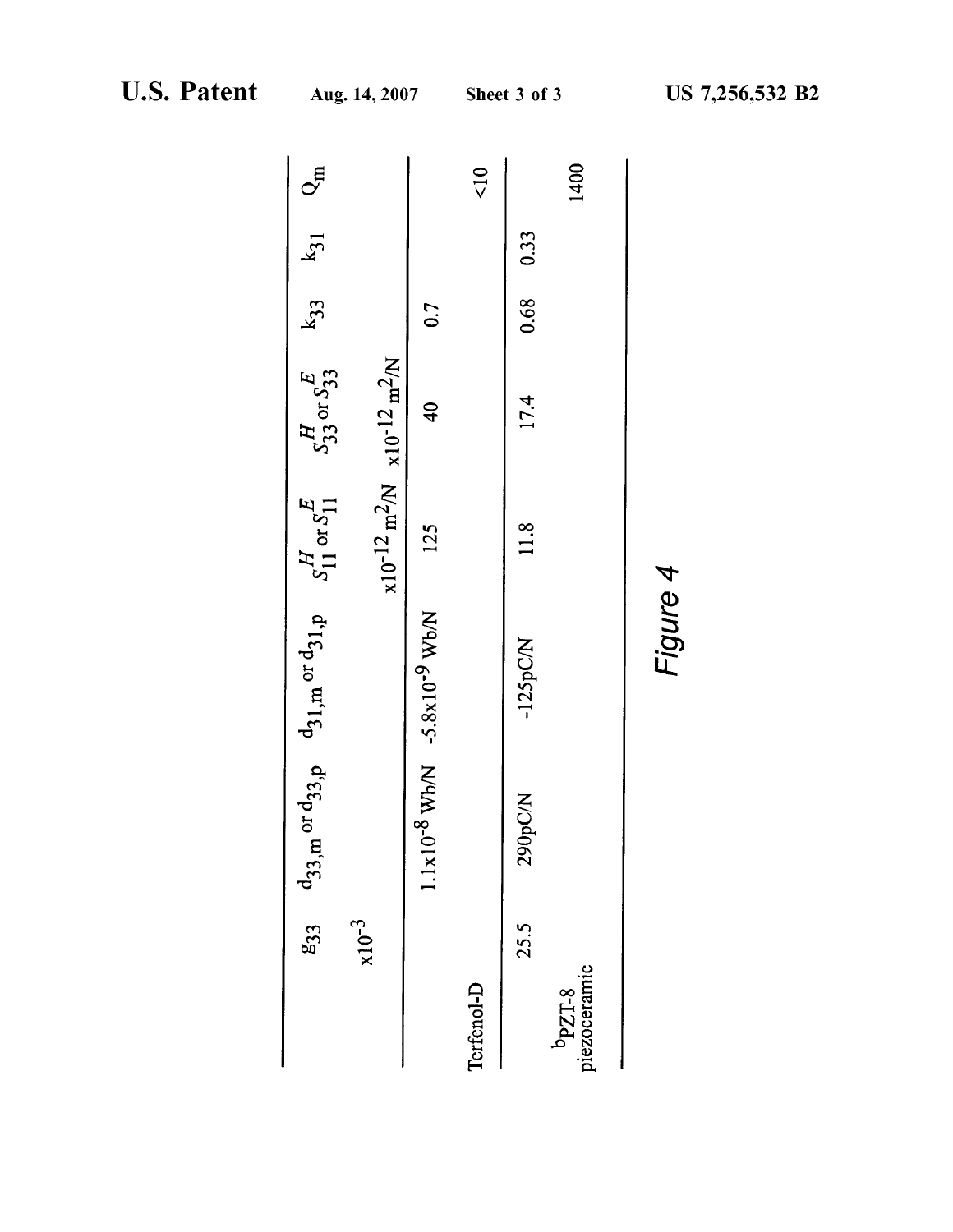15

### METHOD AND APPARATUS FOR HIGH VOLTAGE GAIN USING A MAGNETOSTRICTIVE-PIEZOELECTRIC **COMPOSITE**

This application claims the benefit of Provisional Application No. 60/550,732 entitled New Magneto-Electric Transformer with Higher Voltage Gain filed on Mar. 8, 2004. The invention was made under partial support of grant numbers N000140210340, N000140210126, and MURI 10 N000140110761 from the Office of Naval Research.

### BACKGROUND OF THE INVENTION

### 1. Field of the Invention

The present invention generally relates to high voltage miniature transformers and more particularly to use of magneto-electric (ME) laminate composites in such transformers.

2. Background Description

The magneto-electric effect is a polarization response to an applied magnetic field H, or conversely a spin response to an applied electric field E. Ferro-electromagnetic materials have been studied, such as  $BiFeO<sub>3</sub>$  and  $Pb(Fe<sub>1/2</sub>Nb<sub>1/2</sub>)$  $O_3$ . However, to date no single phase material with a high  $_{25}$ inherent coupling between spin and polarization has yet to be found.

Magneto-electric behavior has also been studied as a composite effect in multi-phase systems consisting of both piezoelectric and magnetostrictive materials. Piezoelectric/ 30 magnetostrictive composites have been the topic of numerous investigations, both experimentally and analytically. Various composite connectivities of the two phases have been studied including: 3-3 (i.e., ceramic-ceramic particle composite; ceramic, rare earth iron alloys and polymer 35 composites) and 2-2 (laminate composites). These studies have confirmed the existence of magneto-electric effects in composites. However, the magnitude of the coupling was low for both connectivities in these prior art investigations.

Analytical and experimental investigations have focused 40 on laminate 2-2 type composites of piezoelectric/magnetostrictive bi-materials. It has been found that the bi-material laminate composites showed much strong magneto-electric (ME) effects when they were operated at resonance states  $\left[1\text{-}7\right]$ . However, there were no reports about power device  $_{45}$ applications of the resonance ME effect. Magneto-electric devices are needed in applications such as high-power sold-state devices. Such applications require high voltage gains and high output efficiencies. However, lack of good magneto-electric materials has hampered high power appli- 50 cations.

# SUMMARY OF THE INVENTION

It is therefore an object of the present invention to provide 55 a magneto-electric laminate operated at resonance states having strong ME coupling for power devices applications.

Another object of the invention is to provide a magnetoelectric transformer having high voltage gain.

A type of laminate geometry, in which both applied 60 magnetic H (to magnetic phase) and induced E (from piezoelectric phase) flux lines can penetrate both phases, is that where the fields are applied parallel to the principle vibration direction (longitudinal-axis) of the laminate, rather than perpendicular to it. The present invention relies upon 65 several laminate geometries using this concept. The approach is based on energy analysis and laws of motion,

and not simply on constitutive equations. The analysis was developed for a long plate type piezoelectric/magnetostrictive laminate composite, based upon the piezoelectric and piezomagnetic equations of state, in a longitudinal-mode vibration.

The invention extends this concept to a resonance type magneto-electric transformer. The effective magneto-electric coupling coefficient, voltage gain, and output efficiency at resonance frequency demonstrate the presence of extremely high magneto-electric voltage gain effects, suitable for solid-state transformer applications.

The invention provides for a magneto-electric (ME) laminate composite consisting of magnetostrictive Terfenol-D  $(Tb_{1-x}Dy_xFe_{2-y})$  and piezoelectric Pb(Zr,Ti)O<sub>3</sub> (PZT) layers. This laminate composite has an extremely high voltage gain effect of  $\approx 300$  at its resonant state, offering potential for high-voltage miniature transformer applications.

20 magnetostrictive layers, a bottom section comprised of one An aspect of the invention is <sup>a</sup> magneto-electric transformer comprising a top section comprised of one or more or more magnetostrictive layers, and an elastic section comprised of one or more piezoelectric layers, the elastic section being sandwiched with a mechanical bond between said magnetic section and said electric section to form a composite structure of parallel layers, wherein a harmonic ac magnetic field is applied along the parallel layers of the composite at a mechanical resonance frequency of the bonded composite structure, there being a continuity of both magnetic and electric flux lines across the sections.

# BRIEF DESCRIPTION OF THE DRAWINGS

The foregoing and other objects, aspects and advantages will be better understood from the following detailed description of a preferred embodiment of the invention with reference to the drawings, in which:

FIG.  $1a$  is a schematic diagram showing the configuration and operation principles of a magneto-electric transformer; FIG. 1b is a three dimensional version of FIG. 1a showing electromagnetic field lines.

FIG. 2 is a circuit diagram showing the equivalent circuit of the magneto-electric transformer shown in FIG. 1.

FIG. 3 is a graph of measured magneto-electric voltage gain as a function of operational frequency.

FIG. 4 is a Table which presents material parameters.

## DETAILED DESCRIPTION OF A PREFERRED EMBODIMENT OF THE INVENTION

Referring now to the drawings, and more particularly to FIG.  $1a$ , there is shown the composite geometry for the best mode of implementation of the invention. It is a long plate type piezoelectric/magnetostrictive laminate composite, in which the piezoelectric layer 120 is sandwiched between two magnetostrictive layers 110 and 130, which are electrically insulated from each other by thin electric insulators 115 and 125, such as thin  $Al_2O_3$  or thin glass. More complicated multilayer geometries of this general type are possible, but that given in FIG. 1a readily allows for equivalent circuit analysis. The conductive magnetostrictive layers 110 and 130 are separated by insulating thin layers 115 and 125, and thus eddy currents are effectively eliminated if the thickness of the magnetostrictive layers 110 and 130 are sufficiently thin. This magneto-electric laminate design differs from previous ones, as its aspect ratio is high, favoring the longitudinal direction along which fields are applied. The piezoelectric layer 120 consists of two elements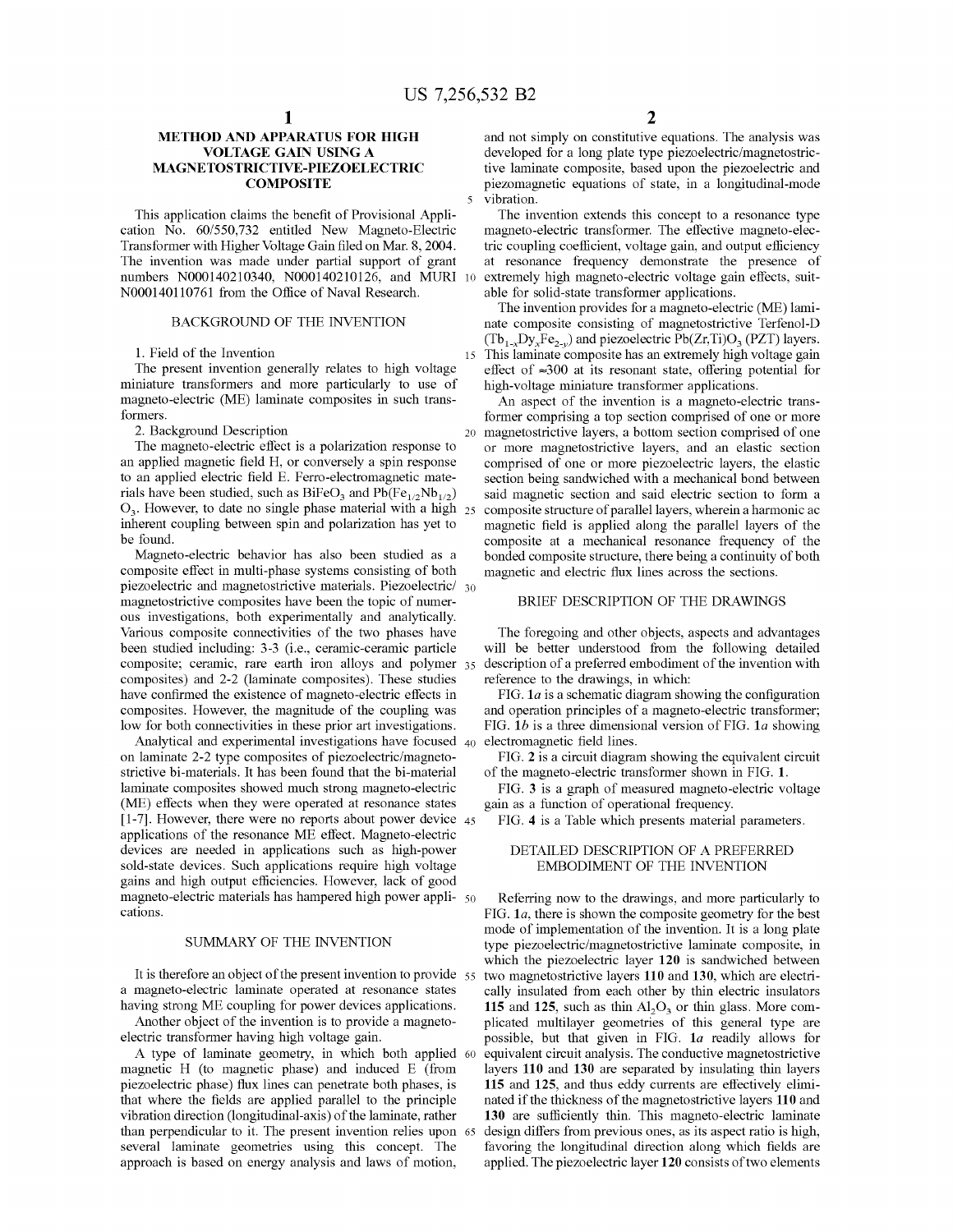10

15

35

50

65

 $120a$  and  $120b$ , both of which are longitudinally-poled and placed in reverse directions with respect to each other about the mid-section  $120c$  of the laminate. This maximizes the voltage and power outputs of the device.

The working principle is as follows. As shown in FIG.  $1b$ , 5 a harmonic ac magnetic field  $H_{ac}$  140 is applied along the longitudinal direction of the composite via coil winding 145. This causes the two magnetostrictive layers 110 and 130 to shrink/expand in response to  $H_{ac}$  140. The magnetostrictive strain acts upon the piezoelectric layer 120 that is bonded between the two magnetostrictive layers 110 and 130, causing the piezoelectric layer 120 to strain, producing a voltage output between the end 150 and middle 155 electrodes. This transduction of magnetic to electrical energy is what we designate as the magneto-electric coupling effect.

A solenoid <sup>145</sup> with N turns around the laminate that carries a current of  $I_m$  was used to excite an ac magnetic field  $H_{ac}$ , as shown in FIG. 1b. The input ac voltage applied to the coils was  $V_m$ , and its frequency was f. This excites a  $H_{ac}$  of the same frequency f, along the longitudinal direction of the  $20$ laminate. When the frequency of  $H_{ac}$  is equal to the resonance frequency ( $\omega_s$ =2 $\pi f_s$ ) of the laminate, the magnetoelectric coupling effect is sufficiently strong that the output ME voltage ( $V_{out}$ ) 150 induced in the piezoelectric layer 120 is much higher than V<sub>m</sub> 135, in particular when a suitable dc  $^{25}$ magnetic bias  $H_{dc}$  is applied. Thus, under resonant drive, our ME laminate exhibits <sup>a</sup> strong voltage gain, due to the magneto-electric effect.

At the first longitudinal resonance frequency, this laminate is a half-wavelength  $(\lambda/2)$  ME resonator. A node line is located at the middle position of the laminate, where the vibration velocity (i.e., mechanical current) is zero. Assuming a symmetric vibration of the laminate and that the polarization ofthe piezoelectric layer is symmetric about the node line, the ME voltage induced across each end and middle electrodes in the layer are equivalent. The magnetoelasto-electric equivalent circuits can be derived by using the piezoelectric and piezomagnetic constitutive equations, and by applying Newton's  $2^{nd}$  law of motion to the laminate and subsequently finding analogous electrical parameters. 30 40

The magnetoelectric voltage gain can be determined by analysis of the equivalent circuit in FIG. 2. Assuming that the circuit is unloaded and by applying Ohm's law, the<br>
maximum voltage gain can be estimated as<br>  $V_c = -\frac{4Q_{mech}\varphi_p^2}{r^2}$  (1) maximum voltage gain can be estimated as

$$
V_{Gann,\text{max}} = \frac{4Q_{mech}\varphi_p^2}{\pi\omega_s C_0 Z_0} \tag{1}
$$

where  $Q_{mech}$  is the mechanical quality factor of the piezoelectric layer,  $\phi_p$  is the elasto-electric coupling factor, C<sub>0</sub> is the clamped capacitance of piezoelectric layer, and  $Z_0$  is the mechanical impedance of the laminate. From this relation- 55 ship, it can be seen that the maximum voltage gain at the resonance frequency is mainly related to the piezoelectric section of the equivalent circuit in FIG. 2. The voltage gain is directly proportional to  $Q_{m,n}$  and  $\phi_n^2$  (or  $g_{33}^2$ , piezoelectric voltage constant) in the piezoelectric layer. This is  $_{60}$ because the output voltage  $V_{out}$  is generated by this section. The function of the magnetic section of the circuit is to transduce the magnetic energy into a mechanical vibration. The piezoelectric section subsequently transduces this vibration to an electrical output.

Calculations were performed using Equation (1), assuming <sup>a</sup> laminate length of 70 mm, width of 10 mm, and 4

thickness of 6 mm. The voltage gain for a value of  $Q_m$ =100 was only 18.5. However, for  $Q_{mech}$ =500, the gain was 92.5. A typical value of  $Q_{mech}$  for PZT-8 is 1400 (see Table I in FIG. 4): using this value, <sup>a</sup> maximum voltage gain of 259 can be estimated. This voltage gain is significantly larger than that of other voltage gain devices, such as electromagnetic and piezoelectric transformers. Thus, the high voltage gain of our laminate could be quite purposeful for power electronics, such as transformer applications.

We can estimate the maximum efficiency  $(\eta_{max})$  of the magneto-electric transformer, using the equivalent circuit in FIG. 2. To do this, we neglect the electrical losses (mainly eddy current loss in magneto-electric material) by assuming that the laminate (i)  $210$  is a multi-thin-layer type; (ii)  $220$ is operated at relative low-frequency, and (iii) 230 has only mechanical contributions to the total loss factor. Thus, if the load of the circuit is optimum,

$$
R_{Load,opt} = \frac{1}{\omega_s C_0},
$$

the value of 
$$
\eta_{max}
$$
 of the laminate at resonance is  
\n
$$
\eta_{max} = \frac{\varphi_p^2}{\varphi_p^2 + \frac{\pi Z_0 C_0 \omega_s}{2 Q_{mech}}}.
$$
\n(2)

Clearly, a higher  $Q_{mech}$  will result in higher efficiencies. Using the material parameters shown in Table <sup>I</sup> and by assuming that  $Q_{mech}$ =1000, the maximum efficiency of our ME transformer can be estimated using Equation (2) as  $\eta_{max}$ >95% when the eddy current loss in magnetostrictive material can be neglected. When eddy current losses can not be neglected, the parameters in the magnetic and elastic section will need to be complex coefficients. Correspondingly, the efficiency shall be less than  $\eta_{max}$ , and Equation (2) will need to be modified further.

<sub>45</sub> nally-magnetized magnetostrictive Terfenol-D ones was A laminate composite consisting of <sup>a</sup> longitudinally poled piezoelectric  $Pb(Zr,Ti)O<sub>3</sub>$  (PZT) layer and two longitudifabricated as shown in FIG. 1. In our design, the Terfenol-D layers were <sup>40</sup> mm in length, and the piezoelectric layer was <sup>80</sup> mm in length. A long and thin piezoelectric layer helps to achieve higher ME voltages, as it has larger vibration amplitudes at both ends. The ME voltage gain was measured. Avoltage generator was used as an input source to the coils, and an oscilloscope was used for monitoring both input and output voltages.

The upper graph line 310 of FIG. 3 shows the measured voltage gain  $V_{out}/V_{in}$  320 of our ME transformer as a function of the drive frequency f. A maximum voltage gain of ~260 was found at a resonance frequency of 21 .3 kHz. In addition, at the resonance state, the maximum voltage gain of the ME transformer was strongly dependent on an applied dc magnetic bias  $H_{dc}$ , which is due to the fact that Terfenol-D has a large effective piezomagnetic coefficient only under a suitable  $H_{dc}$ . For  $H_{dc} \approx 300$  Oe, our prototype exhibited a maximum voltage gain of  $\approx 300$ , which is slightly higher than the predicted value using Equation (1). This is because the piezoelectric layer is longer than the Terfenol-D layers. Because the effective operational working frequency (assuming negligible eddy currents) for a bulk Terfenol-D is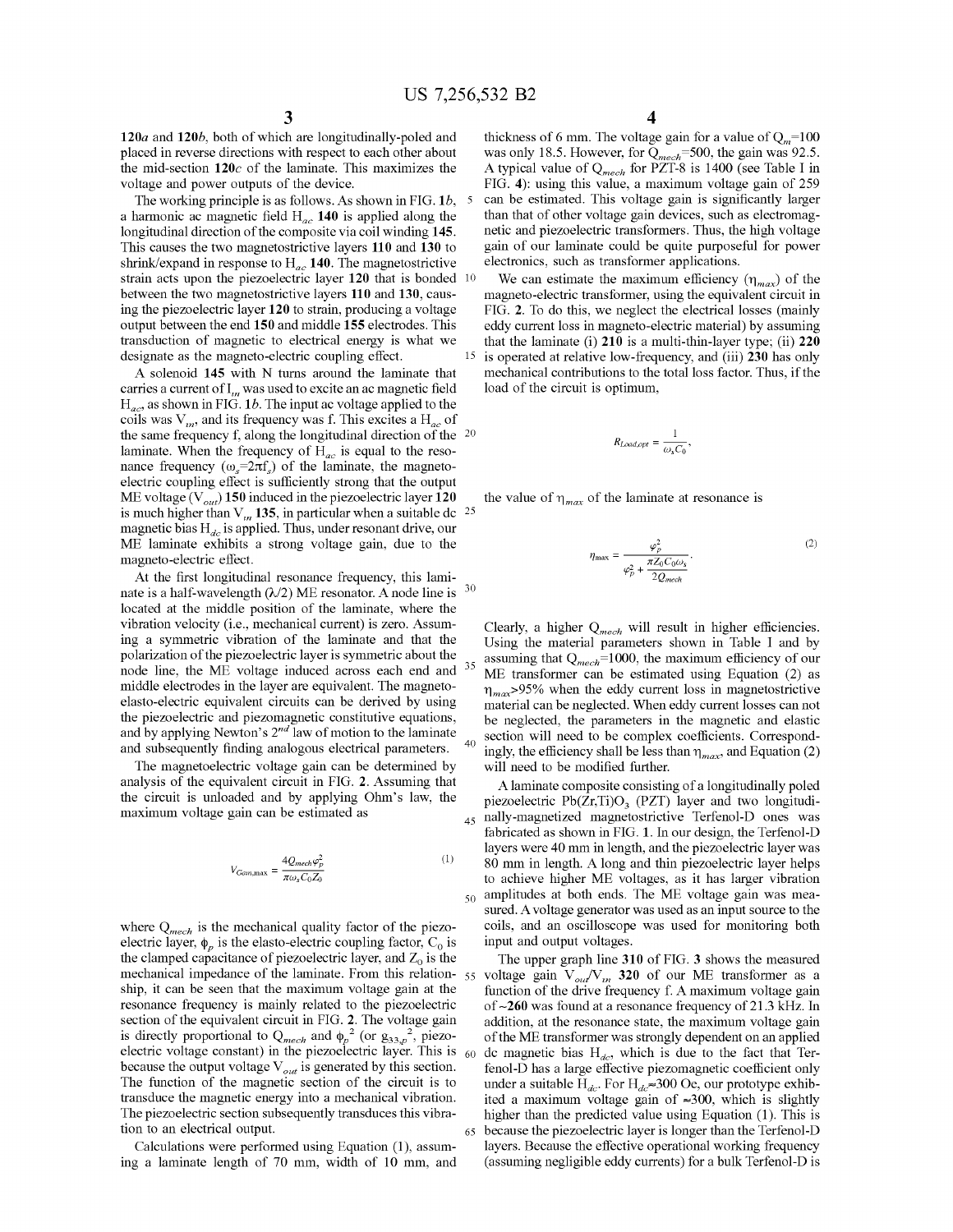less than 10 kHz, the efficiency of a magneto-electric transformer consisting of a Terfenol-D/PZT bulk laminate is much lower (<0.5 $\Box$ <sub>max</sub>) than that predicted by Equation (2). However, by using a multi-thin-layer type configuration, higher efficiencies may be obtained, as predicted by Equa- 5 tion (2).

It is worth noting that similar effects, albeit with a lesser voltage gain, may be obtained using other configurations. For example, the laminate geometry may be a ring-type peizoelectric/magnetostrictive composite design, in which a 10 circumferential-poled piezoelectric ring layer (consisting, e.g., of four segments) is sandwiched between two magnetostrictive ring layers that are circumferentially magnetized. The conductive magnetostrictive layers are separated from piezoelectric layer by inserting thin insulating rings, and 15 thus eddy currents are effectively eliminated if the thickness of the magnetostrictive layers is sufficiently thin. The voltage gain of this configuration is shown in the lower graph line 330 of FIG. 3. This design favors circumferential strains along which magnetic fields are applied circumferentially.

The working principle is as follows. A harmonic ac magnetic field  $H_{ac}$ , excited with a toroidal coil of N turns carrying a current of  $I_m$  around the ring, is applied along the circumference of the ring-type laminate. This causes the two magnetostrictive ring layers to shrink/expand in their radial 25 symmetric mode in response to  $H_{ac}$ . The magnetostrictive strain then acts upon the piezoelectric ring layer that is bonded between the two magnetostrictive ring layers, causing the piezoelectric ring to strain in the radial symmetric mode, producing a voltage output from each of the four 30 segments of the ring.

Compared with conventional electromagnetic transformers, our ME transformer does not require secondary coils with a high-turns ratio in order to obtain a step-up voltage output. Compared with piezoelectric transformers, it has 35 significantly higher voltage gains and a notably wider bandwidth. Also, it has the additional advantage of low input impedance, thus low-voltage current driving for the magnetostrictive Terfenol-D layers, and a high output impedance for the PZT one. Finally, Terfenol-D has a very high energy 40 density of 4.9-25 kJ/m<sup>3</sup>, which is notably higher than that of PZT used in conventional piezoelectric transformers. The combination of these advantages offers potential for applications in new solid-state transformer devices.

In summary, a strong magneto-electric voltage gain effect 45 has been found in laminate composites of piezoelectric PZT and magnetostrictive Terfenol-D. We believe these results have important ramifications, potentially offering new applications in miniature solid-state power transformers.

While the invention has been described in terms of a 50 single preferred embodiment, those skilled in the art will recognize that the invention can be practiced with modification within the spirit and scope of the appended claims.

Having thus described our invention, what we claim as new and desire to secure by Letters Patent is as follows:

1. A magneto-electric transformer, for receiving an external AC electric signal of <sup>a</sup> given voltage and outputting <sup>a</sup> stepped up output voltage in response, comprising:

- a laminated composite core formed of parallel layers, including
	- a first magnetostrictive layer,
	- at least one piezoelectric layer extending substantially parallel to said top magnetostrictive layer, and
	- a second magnetostrictive layer extending substantially parallel to said piezoelectric layer,

65

wherein said piezoelectric layer is sandwiched with a mechanical bond between said first magnetostrictive 6

layer and said second magnetostrictive layer electric section to form the composite core of parallel layers; and

output terminals connected to said piezoelectric layer; and

- a winding having input terminals to receive the external AC electric signal, constructed and arranged with respect to said composite core to generate an altemating magnetic field in said laminated composite core in response to said external AC electric signal flowing though said winding, said arrangement being such that an alternating magnetic flux flows through and induces a magnetostrictive strain in said first and second magnetostrictive layers, wherein said magnetostrictive strain induces a vibration in said first and second magnetostrictive layers at a mechanical frequency,
- wherein said mechanical bond is constructed and arranged such that said induced vibration of said first and second magnetostrictive layers urges a vibration of said piezoelectric layer, and
- wherein laminated composite core and said winding are constructed and arranged such that said urged vibration in said piezoelectric layer causes said output voltage across said output terminals, wherein said output voltage is stepped up with respect to said external AC electric signal.

2. The magneto-electric transformer of claim 1, wherein said first layer, said piezoelectric layer and said second layer are rings forming a layered ring structure, and said winding is a toroid wound around said ring structure.

3. The magneto-electric transformer of claim 1,

- wherein said layers are longitudinal and said composite core is a rectangular plate.
- 4. The magneto-electric transformer of claim 3,
- wherein said magnetostrictive layers are longitudinallymagnetized Tarfenol-D layers and said piezoelectric layers are longitudinally poled  $Ob(Zr, Ti)O<sub>03</sub>$ .
- 5. The magneto-electric transformer of claim 4,
- wherein the piezoelectric layers are longer than the magnetostrictive layers.

6. The magneto-electric transformer of claim 1, further comprising means for applying a dc magnetic bias field to said ac magnetic field.

7. The magneto-electric transformer of claim 1, wherein the first magnetostrictive layer, the piezoelectric layer and the second magnetostrictive layer are constructed and arranged such that the laminated composite core has a given mechanical resonance frequency.

55 tive layer and the piezoelectric layer, and an electrically 8. The magneto-electric transformer of claim 1, wherein he laminated composite core further comprises an electrically insulating layer located between the first magnetostricinsulating layer located between the second magnetostrictive layer and the piezoelectric layer.

60 the second magnetostrictive layer are constructed and 9. The magneto-electric transformer of claim 7, wherein the first magnetostrictive layer, the piezoelectric layer and arranged such that, in response to the external AC electric signal at the input terminals of the winding having an electrical frequency substantially equal to said mechanical resonance frequency, the voltage gain of the stepped up AC electric voltage across the output terminals with respect to the external AC electric signal has <sup>a</sup> value in approximate accordance with the following formula: